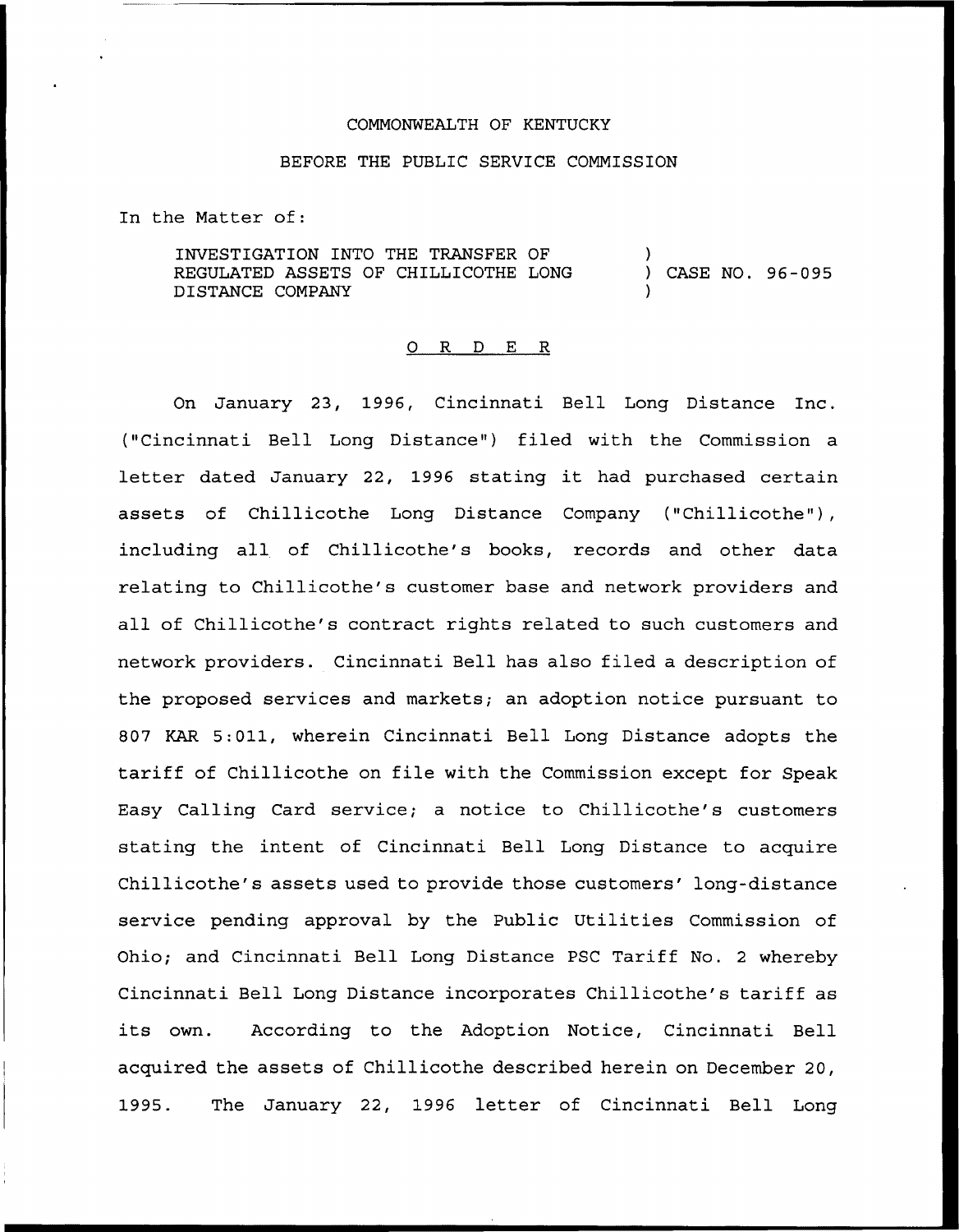Distance, with attachments thereto, is hereby incorporated into the record of this case.

Subsequently, Chillicothe filed with the Commission on February 20, 1996, notification of the transfer to Cincinnati Bell Long Distance of all of its business except for provision of calling cards. This filing, with attached tariff, is also incorporated into the record of this case. As the filing explains, the right to use the name Chillicothe Long Distance Company having been sold to Cincinnati Bell Long Distance, Chillicothe has changed its name to SpeakEasy Network, Inc. Its tariff has been altered to (1) reflect its new name; and (2) delete all offerings other than travel card service.

In response to inquiries by Commission Staff, Cincinnati Bell filed on March 4, 1996, a request that the Commission approve the transactions described herein (hereinafter "Cincinnati Bell Long Distance Request").

Chillicothe, which was authorized to resell telecommunications services in Kentucky in Case No.  $93-429$ , is a utility as defined in KRS 278.010(3)(e), and is therefore subject to Commission jurisdiction pursuant to KRS 278.040.

Pursuant to KRS 278.020(4), all persons are required to obtain Commission approval prior to the acquisition or transfer of

 $\mathbf{1}$ Case No. 93-429, Application of Chillicothe Long Distance Company for a Certificate of Public Convenience and Necessity to Transact the Business of a Reseller of Interexchange Telecommunications Services and for Approval of its Initial Tariff, Order dated March 2, 1994.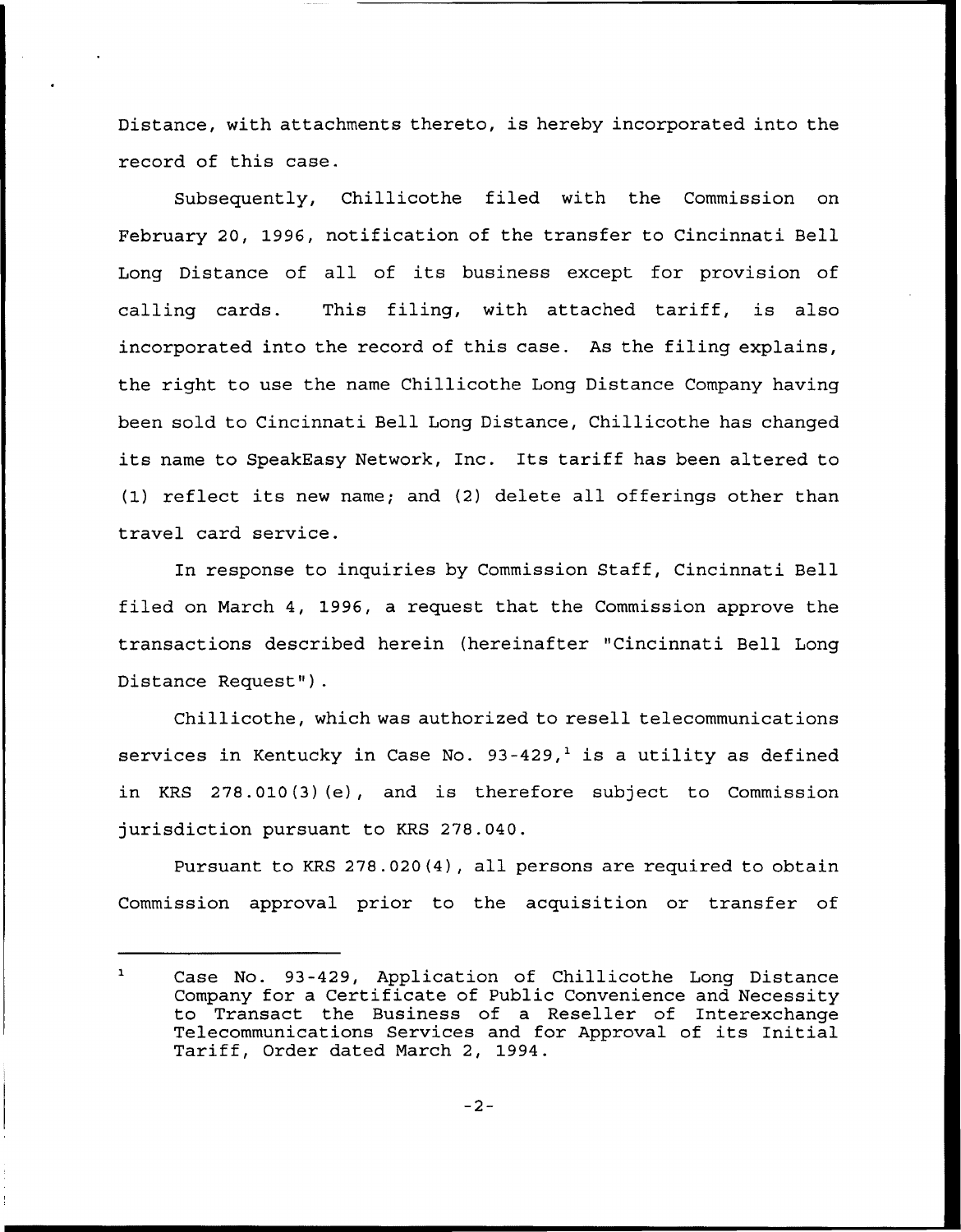ownership or control, "by sale of assets  $\ldots$  or otherwise," of a utility under the jurisdiction of the Commission. KRS 278.020(5) states that no one "shall acquire control, either directly or indirectly, of any utility" furnishing service in Kentucky without prior Commission approval. It therefore appears that KRS 278.020(4) and (5) apply to the transfer of Chillicothe's assets used to provide long-distance service and that failure to have obtained Commission approval prior to the transfer of these assets constitutes a violation of the statutes.

Cincinnati Bell Long Distance argues that, since control of Chillicothe as an entity was not transferred, prior Commission approval of the transaction was not necessary. (Cincinnati Bell Long Distance Request, at 1-2.) Cincinnati Bell Long Distance also explains that an apparent misunderstanding with Commission Staff resulted in its having concluded that the Commission would not require it to receive prior approval of the transaction. (Cincinnati Bell Long Distance Request, at 2.) Cincinnati Bell Long Distance further states it wishes to reach full and expeditious settlement with the Commission regarding any and all actions that could be brought by the Commission arising out of the transaction described herein. Accordingly, Cincinnati Bell Long Distance has submitted a check for \$100. As further grounds for its settlement proposal, Cincinnati Bell Long Distance argues that the Commission would have approved the transaction had application been filed prior to its consummation, since the transaction met the standards specified in KRS 278.020(4) and (5).

 $-3-$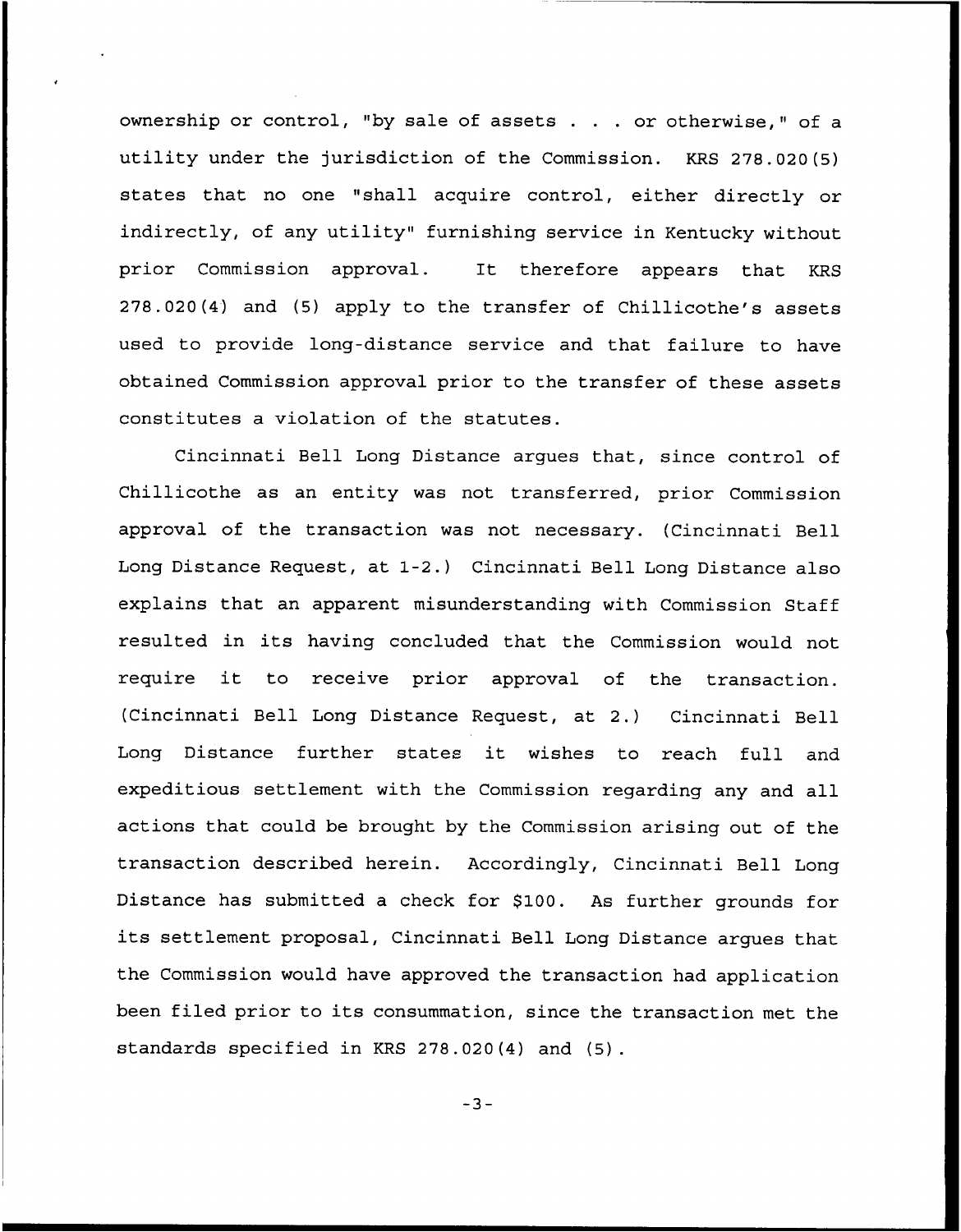The Commission does not construe KRS 278. 020 (4) and (5) to limit the Commission's authority in the manner argued by Cincinnati Bell Long Distance. However, the Commission finds that Cincinnati Bell Long Distance is correct in stating that it has already been found to possess the financial, technical, and managerial abilities to provide reasonable service in Kentucky. See Case No. 9066.<sup>2</sup> Thus, the substantive, if not the procedural, requirements of KRS 278.020(4) are met. The Commission also finds that, except for the legal infirmity caused by the failure to obtain prior approval of the Commission, the transfer was made "in accordance with law, for a proper purpose and [was] consistent with the public interest." KRS 278.020(5). Finally, the filings of record indicate that the transfer had no adverse impact on Kentucky customers. The longdistance telephone service provided to these customers does not appear to have suffered in any way. Furthermore, the customers were notified of the impending transfer prior to its consummation. In short, the transfer would have been approved had it been timely filed.

Consequently, the Commission finds that the proposal of Cincinnati Bell Long Distance is a reasonable and cost-effective manner of resolving this matter, that the tariff filed by SpeakEasy Network should be approved, and that the Cincinnati Bell Long

 $\overline{2}$ Case No. 9066, The Application of Cincinnati Bell Long Distance, Inc., 125 E. Court Street, 10th Floor, Cincinnati Ohio 45202, for a Certificate of Public Convenience and Necessity to Provide Intrastate Toll Telephone Service Within the Commonwealth of Kentucky.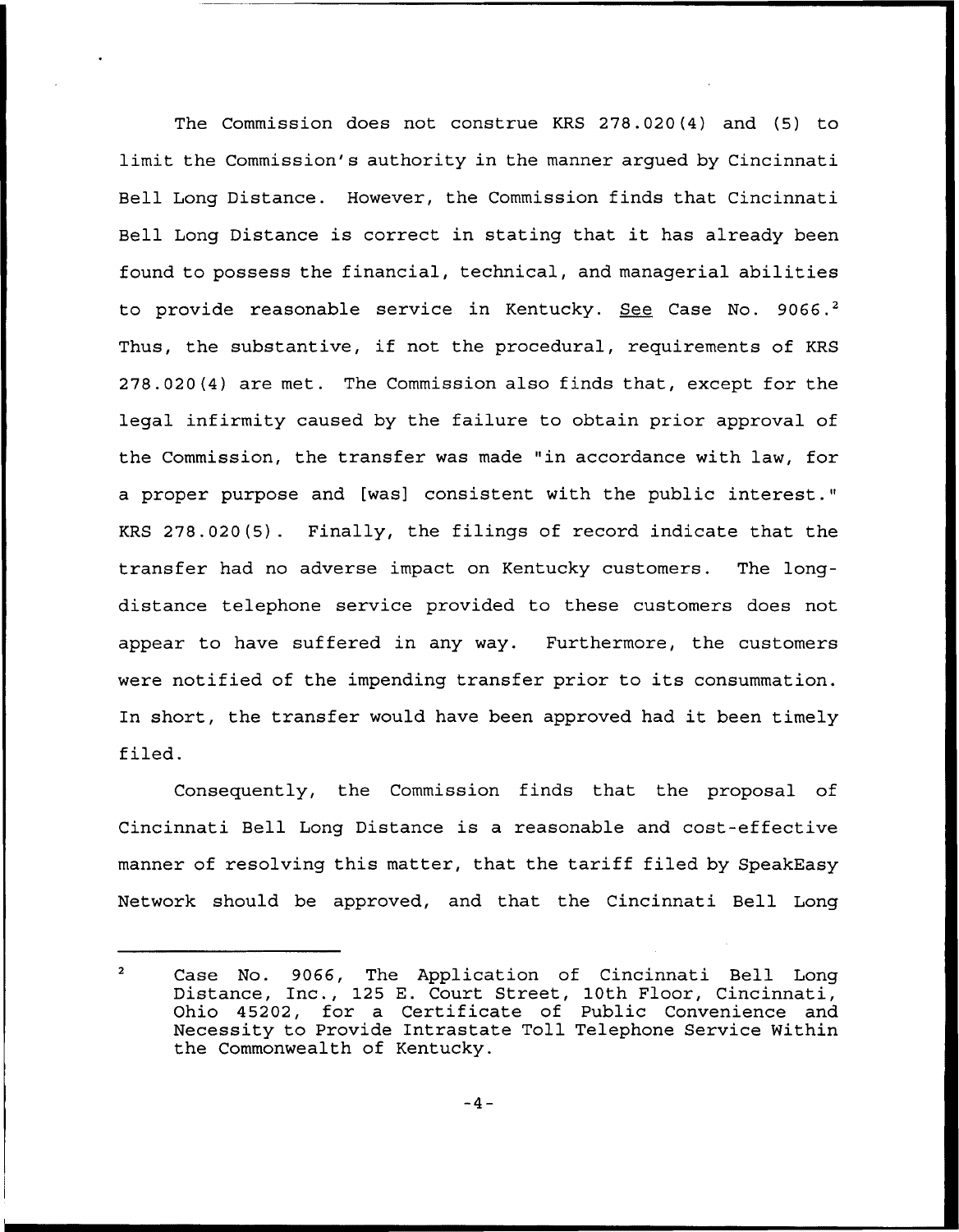Distance PSC Tariff No. 2, whereby it incorporates the tariff of Chillicothe, should be approved with the following modifications:

1. Refer to Original Sheet 16, Section .07. Alter this section to comply with 807 KAR 5:006, Section 12.

2. Refer to Original Sheet 22, Section .02. Alter this section to comply with 807 KAR 5:006, Sections 12 and 14.

3. Refer to Original Sheet 22, Section 5.01. Alter this section to comply with 807 KAR 5:006, Section 14.

4. Refer to Original Sheet 25, Section .02. Delete last sentence in the paragraph. 807 KAR 5:006, Section 14.

5. Refer to Original Sheet 25, Section .03. Alter this section to comply with 807 KAR 5:006, Section 7.

The Commission, having considered the information provided by Cincinnati Bell Long Distance and SpeakEasy Network, Inc., and being otherwise sufficiently advised, HEREBY ORDERS that:

1. The terms offered by Cincinnati Bell Long Distance Inc., as described in this Order, are hereby accepted by the Commission in full settlement of any and all actions it could bring against Cincinnati Bell Long Distance Inc. and SpeakEasy Network, Inc. as a result of the sale of utility assets described in this Order.

2. The tariff of SpeakEasy Network, Inc. is hereby approved as filed on February 20, 1996.

3. Within 30 days from the date of this Order, SpeakEasy Network, Inc. shall file its tariff sheets in accordance with <sup>807</sup> KAR 5:011.

 $-5-$